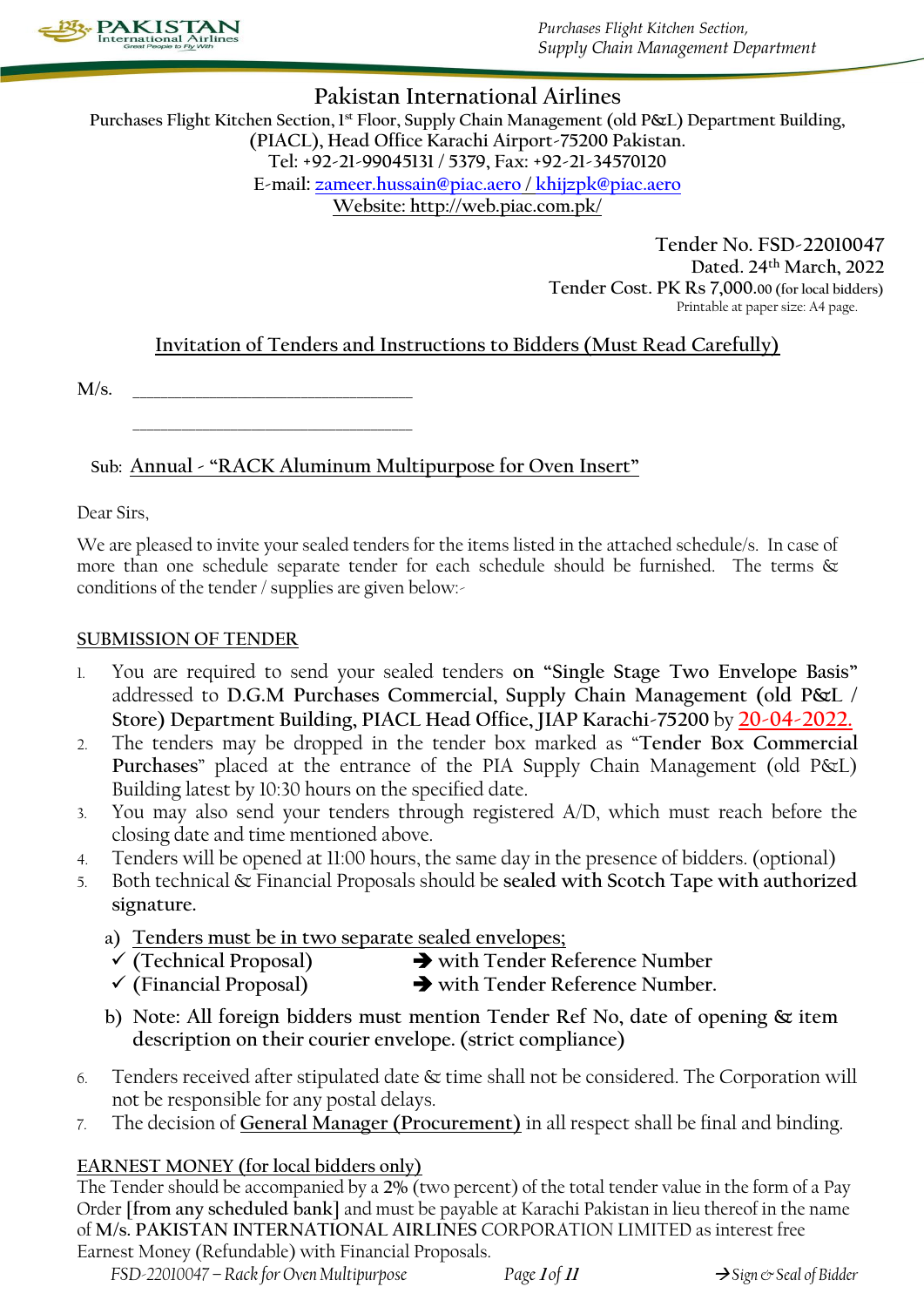

## **SECURITY DEPOSIT (for local bidders & optional for foreign bidders)**

The successful bidders upon award of Contract / Purchase Order will be required to furnish in the amount equivalent to **5%** of total tender value as interest free Security deposit in shape of Pay Order of an equivalent amount or a Bank Guarantee for an equivalent amount countersigned by the Head Office of the Bank and to remain valid 3-months after the expiry period of the Contract. The Earnest Money already held can be converted into Security Deposit and balance amount if any shall be deposited as above. (for foreign bidders PIA can call for 05% Security Money from new participants if required)

#### **PREPARATION OF TENDER**

Tender will be opened on **"Single Stage Two Envelopes"** basis. All bidders must submit **two sealed envelopes** "Technical proposal and Financial Proposal" on specified tender opening date/time. Technical Proposal will be opened on same date, whereas Financial Proposal will remain sealed till the evaluation of samples according to the specifications. Financial Proposal of only those bidders will be opened whose sample are found acceptable. Evaluation Report as per PPRA Rule-35 will be uploaded on both PPRA and PIA websites.

#### **Financial Proposal having following documents.**

- 1. **Tender Schedule –"A"** Complete Form duly filled in, signed, stamped every page and sealed with scotch tape.
- 2. 02% Earnest Money of Total Bid Value in shape of Pay Order **[issued from any scheduled bank]** as Earnest Money (Refundable/Interest Free). **For Local Bidders.**
	- **(On back side of Pay Order, Vendor must write company name/stamp, Tender Ref. No, date, 02% Earnest Money & amount)**

#### **Technical Proposal having following documents "Mandatory Requirement".**

1. **Tender Fees Pay Order of Rs 7,000.00 For Local Bidders. (Non-Refundable).**

**(On Pay Order's back side, vendor must write company name/stamp, Tender Ref. No, date, 02% EM & amount)**

- **2. Quality samples (01 or 02 piece[s] or Broachers) (Non-Returnable).**
- **3. Technical Proposal of item & Company profile.**
- **4. Copy of GST & NTN certificate (for local bidders only)**
- **5. Tender Schedule "B", "C" & Specifications, must be attached with Technical Proposal.**
- **6. Manufacturers / Authorized Distributor, (with Authorization Certification from Manufacturer) / importers can participate.**
- **7. Samples must be without stamp & without vendor name, only temporary sticker for identification is allowed.**
- **8. Items technical literature etc.**
- *9. Technical Proposal (all documents) should be submitted in 02-two sets, inserted in Technical Proposal Envelope. (One for Technical Evaluation & One for file record). Mandatory*

All information about the material proposed to be supplied must be given as required in the schedule to tender.

The tender will not be considered if complete information required is not given therein. Particular attention must be paid to delivery time.

Authorized Signatures of individual signing the tender and other documents connected with the contract must specify whether signing as:

- a) Sole Proprietor or his attorney.
- b) A registered active partner of the firm or his attorney.
- c) For the firm per procreation.
- d) As secretary, Manager, Partner, etc., or their attorney in case of firms registered under Partnership Act.
- e) In any query without hesitate you will contact / emails mentioned concerned officer.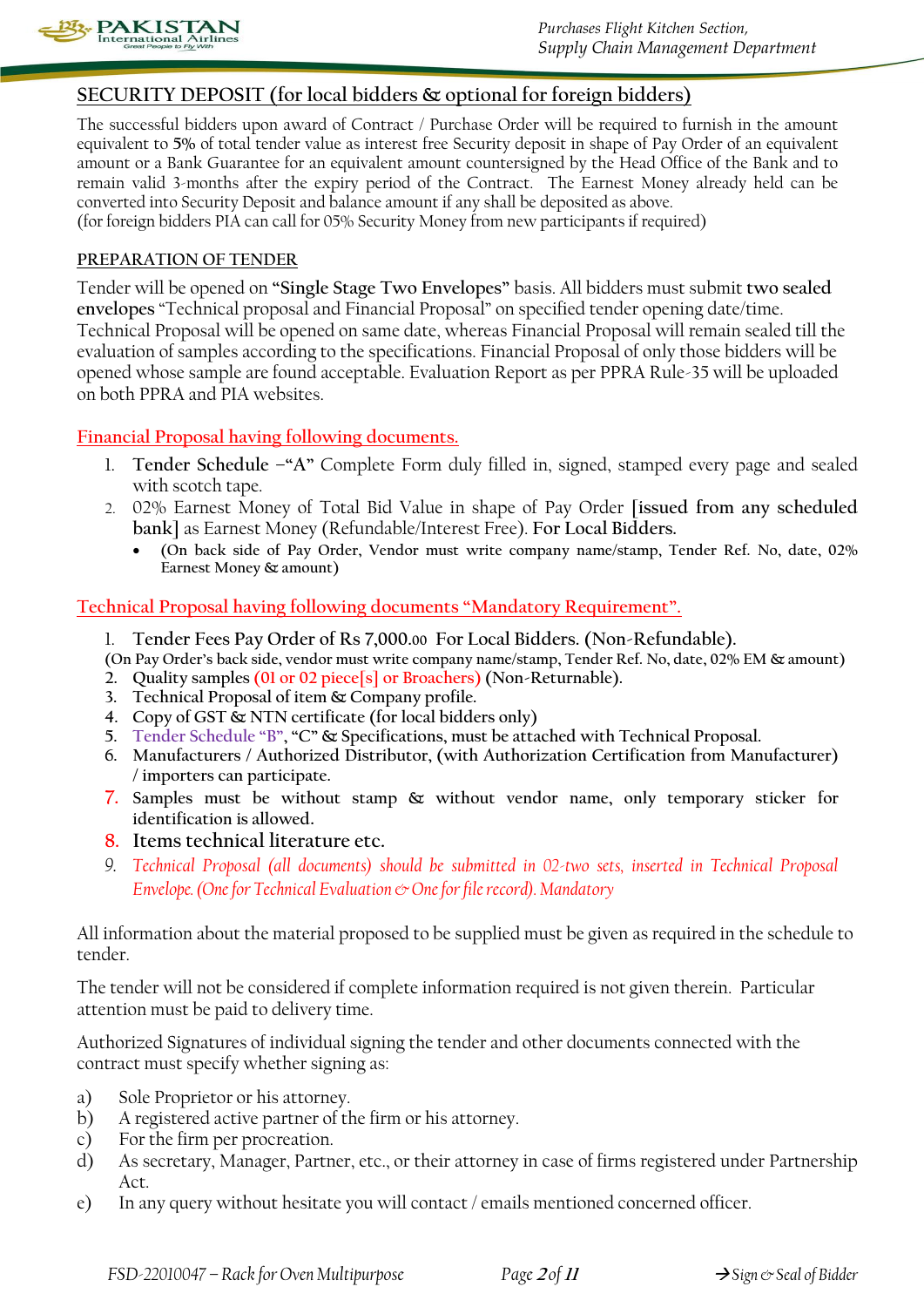

## **PRICES**

- a) The Prices quoted must be net as per accounting unit as shown in the Schedule of tender, inclusive of all duties / taxes, packing, octroi and delivery charges for free delivery to PIA Flight Kitchen through Foreign / Local Receipt Section Supply Chain Management (old P&L) Department Building PIA Karachi Airport. However, if GST is applicable, same should be shown separately.
- b) The Prices mentioned in the tender will be treated as firm till the completion of Purchase Order / Contract.
- c) The Prices must be stated for each item separately both **in words and figures**. Additional information, if any must be linked with entries on the Schedule to Tender.
- **d) Offers must be valid for 180 days. (Extendable in line with PPRA Rules)**
- e) Rates must be written on PIA prescribed form otherwise Bids will not be entertained.
- f) Correction White Fluid or Over Writing strictly is not allowed otherwise tender will be rejected/ not-considered.
- g) For foreign bidders, rates will be converted into local currency at the date of financial opening & will be locked till completion of P.O supplies.

#### **ACCEPTANCE OF TENDER**

PIA does not pledge itself to accept the lowest tender and reserve the right to accept or reject any or all tenders / quotations, divide business among more than one supplier or accept the tenders at rates on lowest individual items or extend the date of opening / cancel as per PPRA Rules.

 *Note. All Foreign Bidders must sent their samples / tender envelopes (only) on DDP (Delivery Duty Paid) basis. Outer Courier Envelope must be with cross Tender Reference Number/ Item Description.*

> Yours truly, *for* **Pakistan International Airlines**

Encl:

- **DGM Purchases Commercial**
- 1. Tender Schedule "A" ,"B" & "C" complete form.
- 2. Undertaking (If attached with tender)

Notes: **1- Prescribed Tenders form for the subject item may be directly downloaded from**  http://web.piac.com.pk/ **or www.ppra.org.pk websites.**

http://web.piac.com.pk/business-with-pia/procurement/tender-listing/tender-listing.aspx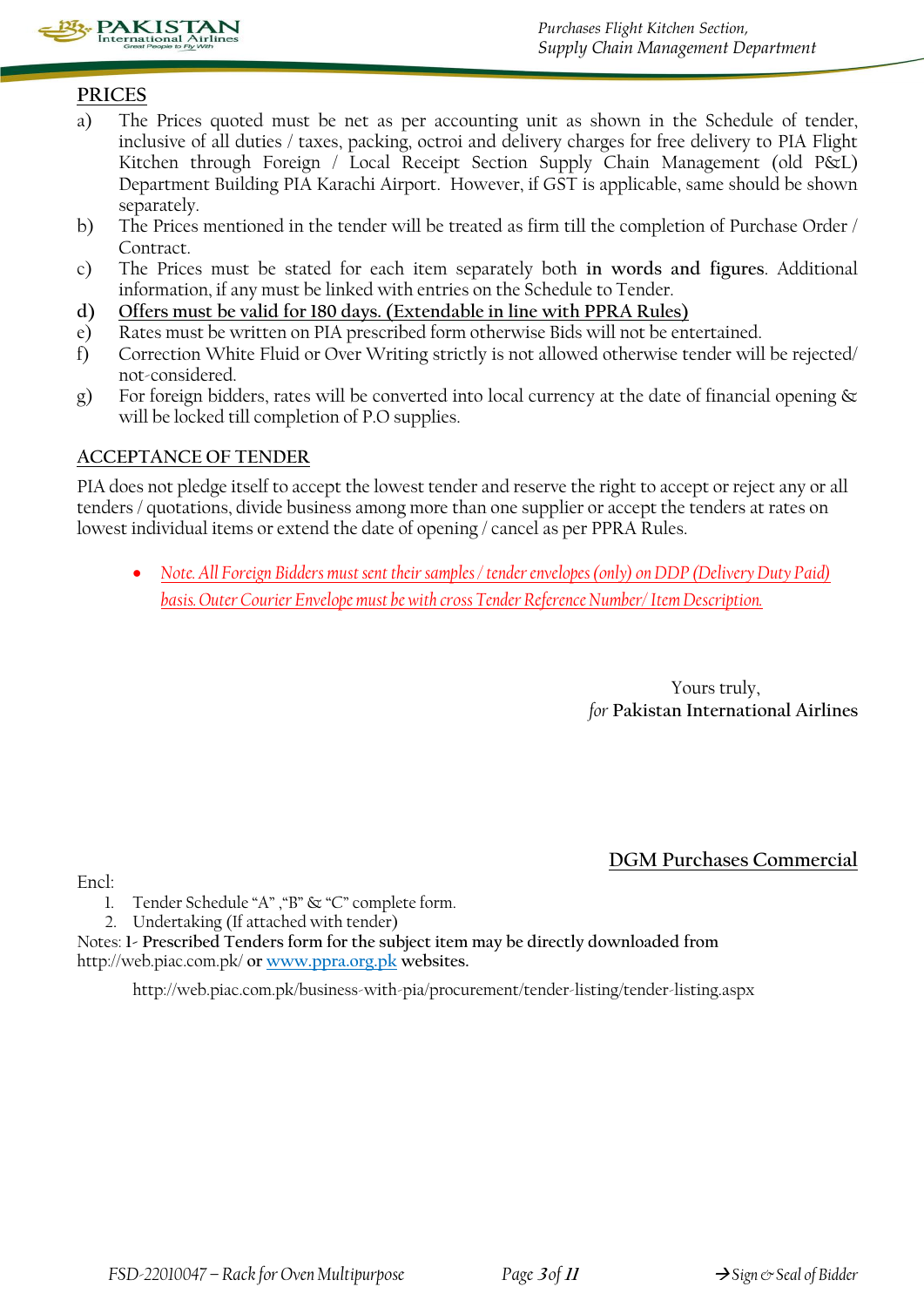

**Tender Schedule "A" Ref No: FSD-22010047 (enclose in Financial Envelope only)**

|                                                                                                         | Ref INO: $\Gamma$ 3D-22010047 (enclose in Financial Envelope only) |            |                                |                               |                           |
|---------------------------------------------------------------------------------------------------------|--------------------------------------------------------------------|------------|--------------------------------|-------------------------------|---------------------------|
| Particulars of Item                                                                                     | Unit                                                               | <b>QTY</b> | <b>Unit Rate</b><br><b>PKR</b> | <b>GST</b><br>[if Applicable] | <b>Total Value</b><br>Rs. |
| RACK Aluminum Multipurpose for<br>Oven Insert<br>As per specification mentioned at page no. 05 $\ll 12$ | No                                                                 | 1,200      |                                | ×                             |                           |
| Total Value in figures/words $\rightarrow$                                                              |                                                                    |            |                                |                               |                           |
| Total Contract Value Rs. / Currency $\rightarrow$                                                       |                                                                    |            |                                |                               |                           |
| 02% Earnest Money of total bid value [cost $\&$ tax] Rs. / Currency $\rightarrow$                       |                                                                    |            |                                |                               |                           |

#### **Note:**

- **Production / delivery capability must not be less than 300 Nos per month or Preferably One Shot Delivery. In non-compliance the late delivery charges will be deduct from the bills of supplier at 5% per of each shipment & will be increased as per policy / (on time bar) / (risk & expense) item may be arranged from other source on supplier cost / black listing of supplier.**
- **After receiving of P.O. bidder must submit additional amount (03 % of bid value) as Security Deposit within fifteen (15) working days. (for local bidders).**
- **Delivery required in Four (04) equal installments with the gap of 60 days / as required.**
- **First delivery required within 15 days after P.O received or as agreed (both mutual understanding basis).**
- **Bidders are required to offer one rate despite offering more than one proposal / sample. In case of more than one financial offer / rate, bidders must submit separate Technical & Financial Proposals (with tender fee & 2% EM for local bidders).**
- **GST will be paid where applicable.**

I / We hereby confirm having read and understood the terms and conditions of the tender and I / we expressly confirm and agree that our tender for the supply of above mentioned items are in terms of and subject to the terms and conditions of the tenders.

## **Must fill all mentioned fields.**

| Bidder's Signature    | Bidder's Name<br><u> 1999 - Johann Harry Harry Harry Harry Harry Harry Harry Harry Harry Harry Harry Harry Harry Harry Harry Harry</u> |
|-----------------------|----------------------------------------------------------------------------------------------------------------------------------------|
| Designation           |                                                                                                                                        |
| Address               |                                                                                                                                        |
|                       |                                                                                                                                        |
| Tel No.               |                                                                                                                                        |
| <b>Contact Person</b> |                                                                                                                                        |
| Cell No.              |                                                                                                                                        |
| Valid Email           |                                                                                                                                        |
| GST No.               |                                                                                                                                        |
| NTN NO.               |                                                                                                                                        |
| <b>SEAL</b>           |                                                                                                                                        |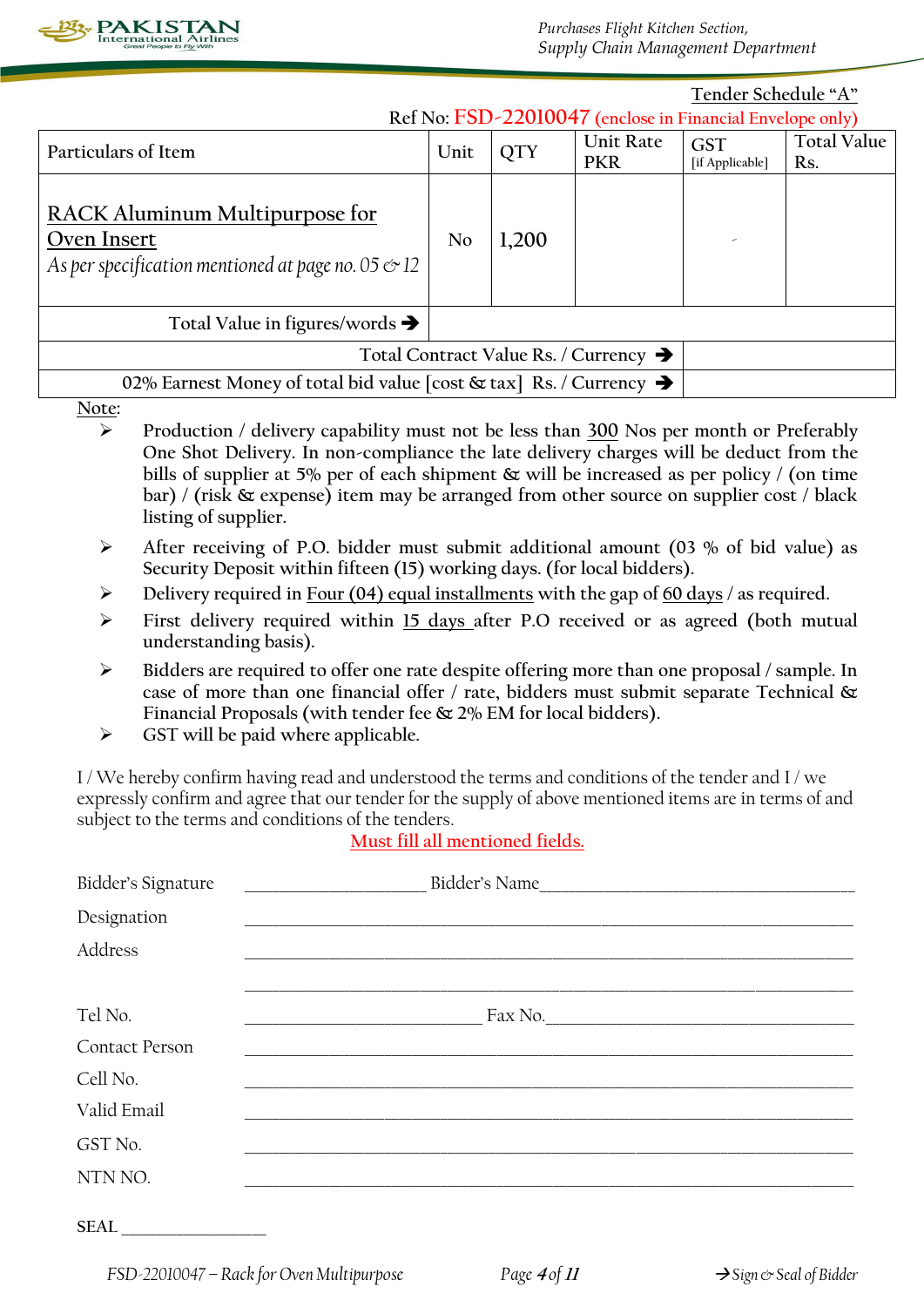

*Specifications* **Ref No. FSD-22010047**

## **RACK Aluminum Multipurpose for Oven Insert**

Description  $\rightarrow$  RACK Aluminum Multipurpose for Oven Insert

- **Logo PIA Logo must be embossed on each piece.**
- PIA Part No  $\rightarrow$  Preferably to be embossed on each piece.
	- Packing  $\rightarrow$  Packed in strong trade-worthy card board box 4/5 time **loading/off-loading / transportation to PIA Domestic/International Network.**
	- **↓** Certification / Regulatory Compliance → Preferably confirms EASA **& ISO Certifications (enclose with Technical Proposal)**
	- Who can supply  $\rightarrow$  Manufacturer / Authorized Distributor of **Manufacturer / Importer only participates in tender with proper documents to prove identity.**
	- **For Technical details please see page number 11**

**Each box marked with followings:** 

| PIA Part No:            | FSD-3003 |
|-------------------------|----------|
| <b>Item Description</b> |          |
| PO No & date            |          |
| Quantity                |          |
| Supplied by M/s.        |          |

**One of both PIA Logo to be embossed on each piece at the time of delivery (Mandatory)**



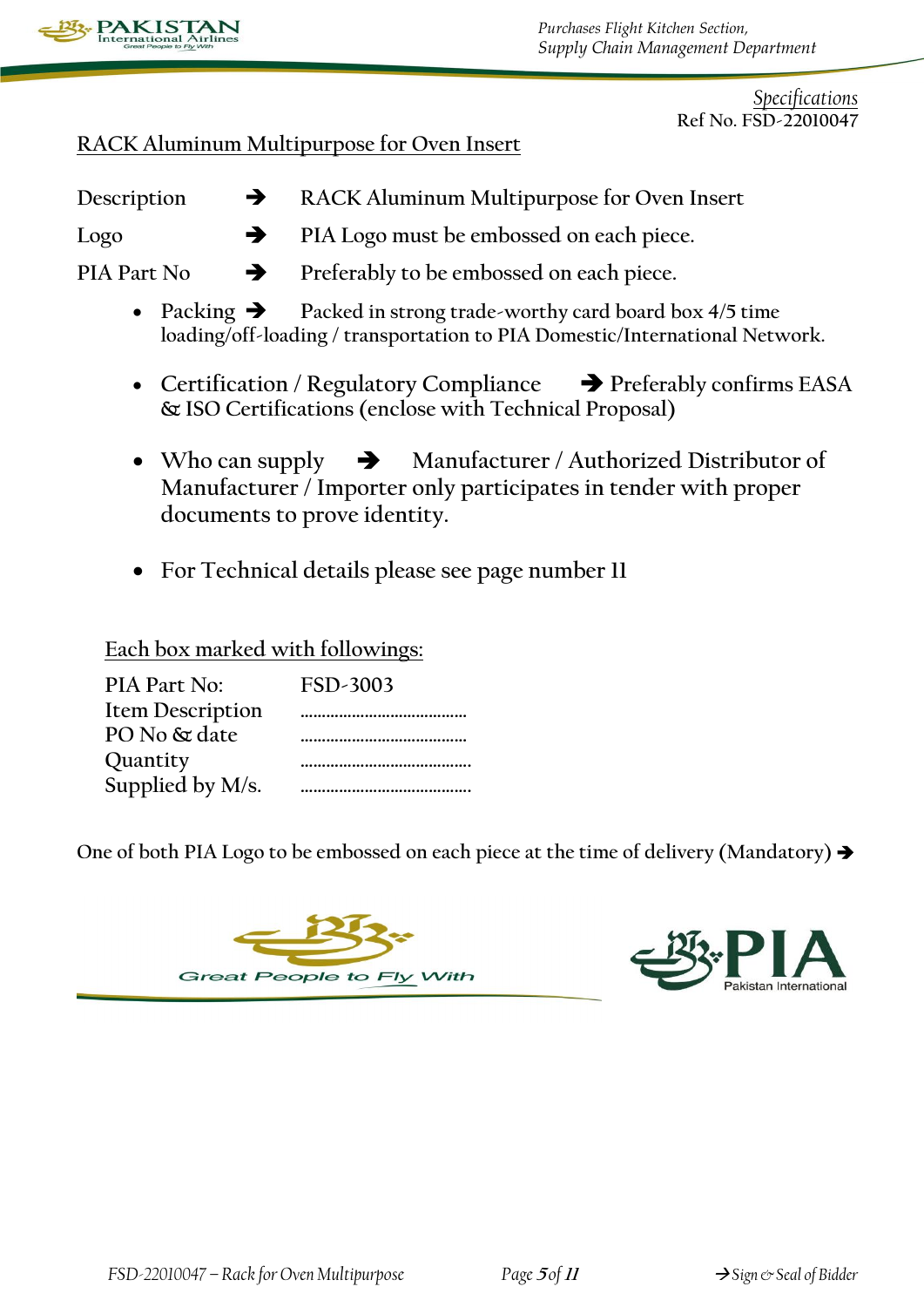

|     | Tender No. FSD-22010047 (Tender Schedule "B")                                                                                                                                             |          |
|-----|-------------------------------------------------------------------------------------------------------------------------------------------------------------------------------------------|----------|
|     | Mandatory Requirement (must attach with Technical Proposal)                                                                                                                               | YES / NO |
|     | <u> Rack Aluminum for Oven Multipurpose</u>                                                                                                                                               |          |
|     | Specification given above                                                                                                                                                                 |          |
|     | Participant must be registered with Sales Tax Authorities. Please attach copy of GST Registration<br>Certificate indicating current "ACTIVE" status otherwise stand "REJECTED" ab-initio. |          |
|     | Quality samples Qty: 01 or 02 Piece[s] or Broachers must be submitted (non-returnable)                                                                                                    |          |
|     | Delivery must be made at PIA Flight Kitchen through Local / Foreign Receipt Section PIA P&L Building,<br>PIACL Head Office Karachi Airport, as per delivery schedule given in PO.         |          |
|     | 2% Earnest Money (Pay Order) submitted along with the Financial Proposal                                                                                                                  |          |
|     | <b>Tender Terms &amp; Conditions</b>                                                                                                                                                      |          |
| 1.  | If any stage documents provided by participants found tempered / bogus 2% deposited<br>E/Money will be fortified.                                                                         |          |
| 2.  | All participants are required to quote rates inclusive of all Govt: Taxes & GST separately.                                                                                               |          |
|     | (for local bidders)                                                                                                                                                                       |          |
| 3.  | Please note that quoted rates must be firm and final in all respect.                                                                                                                      |          |
| 4.  | Guarantee & warrantee must be provided. (if applicable)                                                                                                                                   |          |
| 5.  | Payment TERMS NET THIRTY DAYS or as agreed.                                                                                                                                               |          |
| 6.  | Income tax will be deducted at source. (for local bidders)                                                                                                                                |          |
| 7.  | Quotation must be valid for 120 days from the date of technical proposal opening.                                                                                                         |          |
| 8.  | Quantity 15% may increase or decrease.                                                                                                                                                    |          |
| 9.  | Bid will be awarded on technically qualified individual lowest rates basis.                                                                                                               |          |
| 10. | All foreign vendors must send their sealed quotation via courier service, with cross reference                                                                                            |          |
|     | Tender No. directly to General Manager (Procurement), Supply Chain Management, 1st                                                                                                        |          |
|     | Floor (old P&L Department) Building PIACL Head Office J.I.A.P Karachi Airport - 75200,                                                                                                    |          |
|     | in case of postal delay PIA will not be responsible.                                                                                                                                      |          |
| 11. | Items are subject to evaluation by providing advance sample to determine the required                                                                                                     |          |
|     | quality by the user department/Joint Evaluation Committee. Item found below PIA                                                                                                           |          |
|     | standard shall be rejected & not entertained.                                                                                                                                             |          |
| 12. | It will be the suppliers' responsibility to obtain Entry Passes for PIA Flight Kitchen Division                                                                                           |          |
|     | for their personnel and the vehicles form PIA. Security after completing the required                                                                                                     |          |
|     | formalities. (for local bidders)                                                                                                                                                          |          |
| 13. | Supplier staff delivering goods must be in clean uniform, non-conformity will incur 02%                                                                                                   |          |
|     | deduction from the billing amount.                                                                                                                                                        |          |
| 14. | If goods deliver late than delivery schedule mentioned in Purchase Order. An amount                                                                                                       |          |
|     | equivalent 2% / multiple by time bar will be deducted from invoice / bill of bidder (as per                                                                                               |          |
|     | rules).                                                                                                                                                                                   |          |
| 15. | Tender quantity will be split in 30% & 70% ratio, Zero Rated 70% quantity will be utilized                                                                                                |          |
|     | on International Flights which is GST Exempted vides Sales Tax Act 1990 Sec-4(b).                                                                                                         |          |
| 16. | PIA has right to visit the bidder's manufacturing site (if required).                                                                                                                     |          |
| 17. | During the course of normal supplies, PIACL reserves the right for laboratory testing of                                                                                                  |          |
|     | supplies made at the expense of supplier.                                                                                                                                                 |          |
| 18. | Technically successful bidders will be informed their results & Financial Opening date.                                                                                                   |          |

- **19. Packing must be industrial standard of Card Board Box level & packages must be suitable for four to five times (loading off-loading) / transportation to PIA Network.**
- **20. If you have any query you can contact without any hesitation to concerned Procurement Officer email [zameer.hussain@piac.aero](mailto:zameer.hussain@piac.aero) +92-21-99045131 / +92-333-3064590**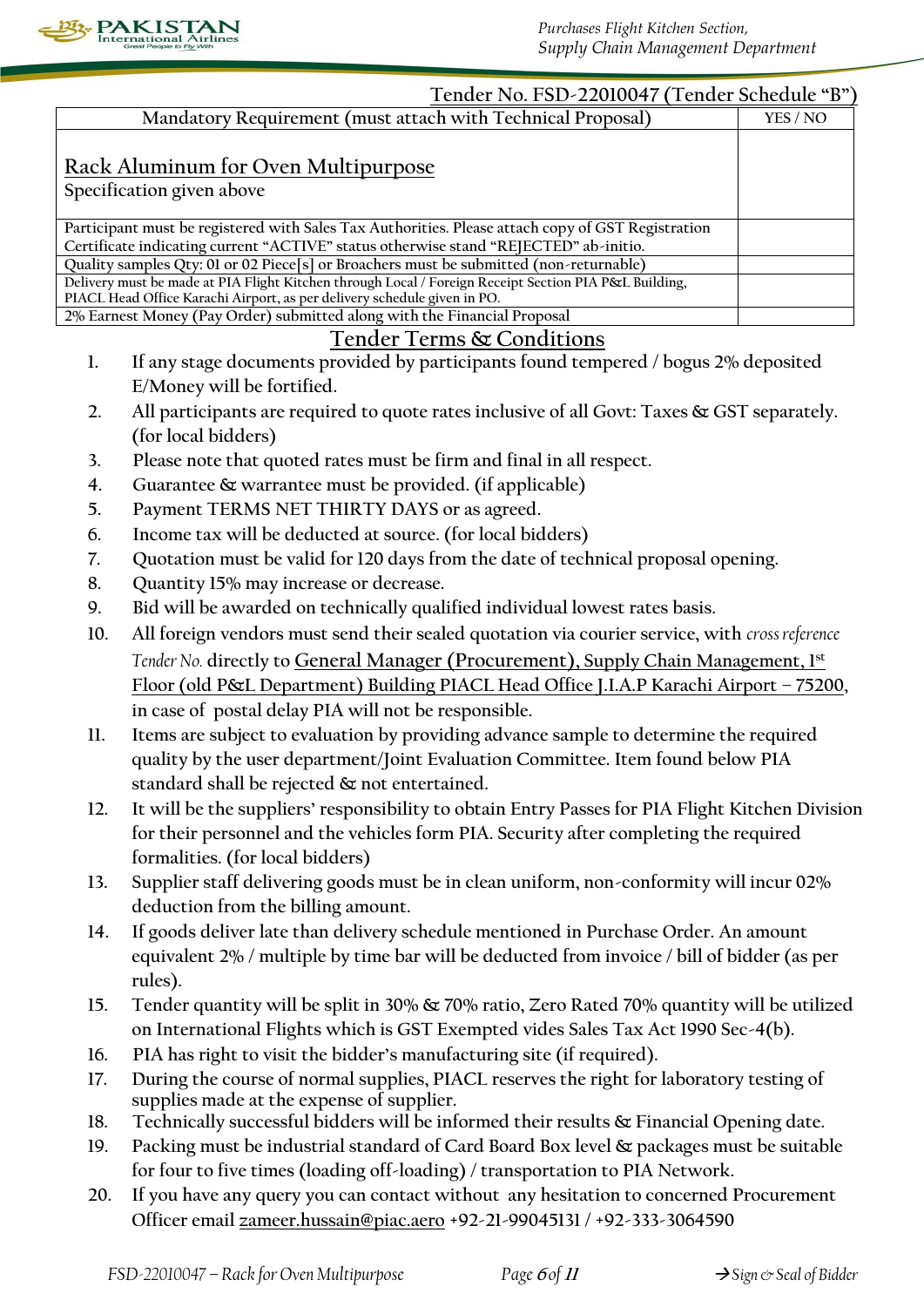

#### **Tender Schedule "C" Tender No. FSD-22010047**

**Must Attach with Technical Proposal**

| Physical / Measurement / details of Samples                      |                   |                          |  |
|------------------------------------------------------------------|-------------------|--------------------------|--|
| Offer                                                            |                   |                          |  |
| Fields                                                           | Remarks in detail | must be filled by bidder |  |
| Length                                                           |                   |                          |  |
| Width                                                            |                   |                          |  |
| Height                                                           |                   |                          |  |
| Weight                                                           |                   |                          |  |
| <b>Thickness</b>                                                 |                   |                          |  |
| Material                                                         |                   |                          |  |
| Color                                                            |                   |                          |  |
| Logo                                                             |                   |                          |  |
| Packing                                                          |                   |                          |  |
| Raw Material Brand or Source &<br>Origin of Country (must quote) |                   |                          |  |
| Production Capability                                            |                   |                          |  |
| 1 <sup>st</sup> Delivery (Qty & Time)                            |                   |                          |  |
| Food Grade Certification                                         |                   |                          |  |
| Manufacturer / Distributor /<br>Imported                         |                   |                          |  |

**DETAILS OF DOCUMENTS attached with Technical Proposal (bidder can attached extra sheet if required, mention each & every document)**

**How to fill this: Kindly write complete details of documents submitted along with Financial Proposal.**

**Note : back side of pay order for tender fee & 2% earnest money must be marked/written with following details**

**1, Tender Ref No. & date, Party / vendor name, NTN & GST No must be mentioned on back side of Pay Order.**

**3, for tender fee (in technical proposal)**

**4, for 2% earnest money (in financial proposal)**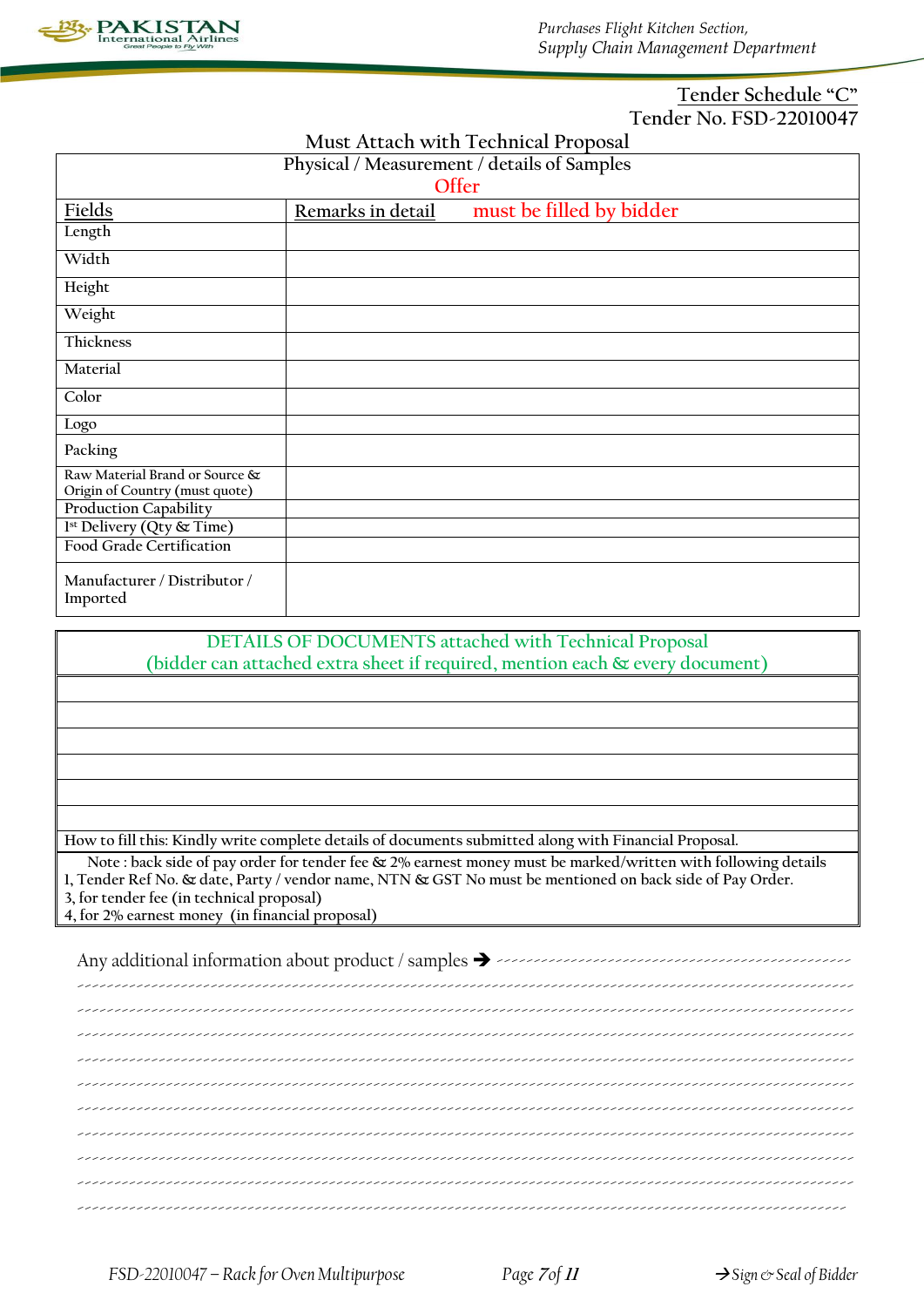

# **(RUPEE ONE HUNDRED NON-JUDICIAL STAMP PAPER)**

*[enclose with technical proposal]*

**General Manager** *[Procurement]* **Supply Chain Management 1 st Floor Supply Chain Management (old P&L) Department. Pakistan Intentional Airlines Corporation Limited Head Office J.I.A.P Karachi-75200 Pakistan.**

## Subject: **UNDERTAKING TO EXECUTE CONTRACT**

Dear Sir,

1. We / I, the undersigned bidders do here by confirm, agree and undertake to do following in the event our / my tender for  $\Box$  is approved and accepted:-

2. That we / I will enter into and execute the formal contract, a copy of which has been supplied to us / me, receipt whereof is hereby acknowledged and which has been studied and understood by me / us without any change, amendment, revision or addition thereto, within a period of seven days when required by PIA to do so.

3. That all expenses in connection with the preparation and execution of the contract including stamp duty will be borned by us / me.

4. That we / I shall deposit with PIA the amount of Security as specified in the contract which shall continue to be held by PIA until three months after expiry of the contract period.

5. That in event of our / my failure to execute the formal contract within the period of Seven days specified by PIA the Earnest Money/Security Deposit held by PIA shall stand forfeited and we / I shall not question the same.

| Bidder's Signature                        |                                                                                                                      |                                                                                                                       |                                           |
|-------------------------------------------|----------------------------------------------------------------------------------------------------------------------|-----------------------------------------------------------------------------------------------------------------------|-------------------------------------------|
| Name in Full                              |                                                                                                                      | <u> 1989 - Johann Stein, marwolaethau a bhann an t-Amhain ann an t-Amhain an t-Amhain an t-Amhain an t-Amhain an</u>  |                                           |
| Designation                               |                                                                                                                      | <u> 1989 - Johann Barbara, markazar margolaria (h. 1989).</u>                                                         |                                           |
| Cell No:                                  |                                                                                                                      | <u> 2000 - Jan Barat, prima de la contrada de la contrada de la contrada de la contrada de la contrada de la con</u>  |                                           |
| Email:                                    |                                                                                                                      | <u> 1989 - Johann Stoff, deutscher Stoff, der Stoff, der Stoff, der Stoff, der Stoff, der Stoff, der Stoff, der S</u> |                                           |
| Address:                                  |                                                                                                                      |                                                                                                                       |                                           |
|                                           |                                                                                                                      |                                                                                                                       |                                           |
| Phone No                                  |                                                                                                                      | <u> 1980 - Andrea Santa Alemania, amerikana amerikana amerikana amerikana amerikana amerikana amerikana amerikan</u>  |                                           |
| Fax No                                    |                                                                                                                      |                                                                                                                       |                                           |
| $N.I.C.$ $#$                              |                                                                                                                      |                                                                                                                       |                                           |
| Seal                                      | <u> 1989 - Johann John Stone, market fan it ferstjer fan it ferstjer fan it ferstjer fan it ferstjer fan it fers</u> |                                                                                                                       |                                           |
| Dated                                     | <u> 2000 - Jan Barnett, amerikansk politik (d. 1982)</u>                                                             |                                                                                                                       |                                           |
| FSD-22010047 - Rack for Oven Multipurpose |                                                                                                                      | Page 8 of 11                                                                                                          | $\rightarrow$ Sign $\circ$ Seal of Bidder |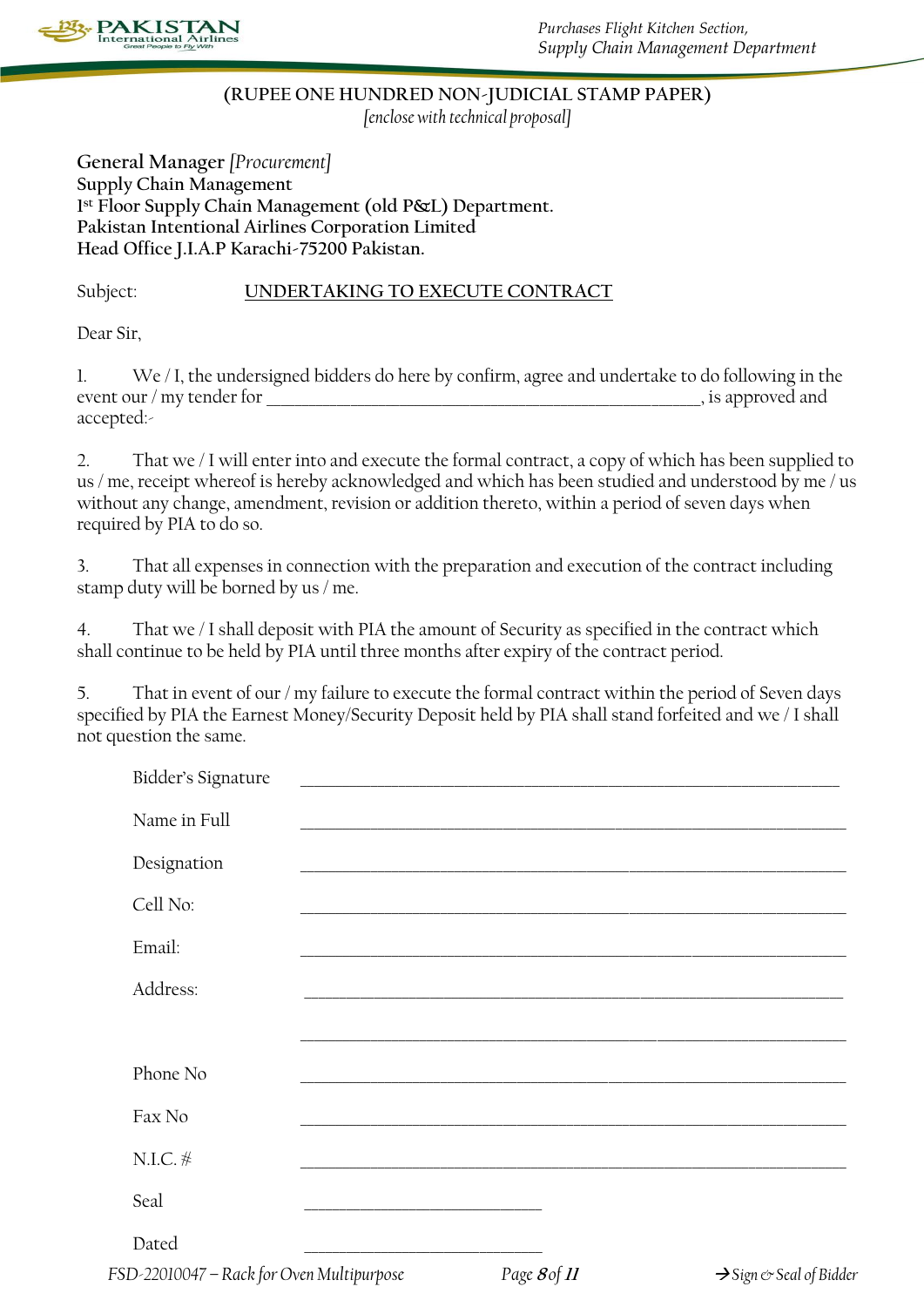

#### **INTEGRITY PACT / DISCLOSURE CLAUSE**

*Must be printed on company Letter Head - (Submit with Financial Proposal)*

#### **Declaration of Fees, Commissions and Brokerage Etc. Payable by the Suppliers, Vendors, Distributors, Manufacturers, Contractor & Service Providers of Goods, Services & Works**

M/s. The Manufacturer / Authorized Distributor /Seller / Supplier / Contractor hereby declares its intention not to obtain the procurement of any Contract, right, interest, privilege or other obligation or benefit from Government of Pakistan or any administrative sub-division or agency thereof or any other entity owned or controlled by it (GoP) through any corrupt business practice.

Without limiting the generality of the forgoing the Seller / Supplier / Contractor represents and warrants that it has fully declared the brokerage, commission, fees etc., paid or payable to anyone and not given or agreed to give and shall not give or agree to give to anyone within or outside Pakistan either directly or indirectly through any natural or juridical person, including it affiliate, agent, associate, broker, consultant, director, promoter, shareholder sponsor or subsidiary, any commission, gratification, bribe, finder's fee or kickback whether described as consultation fee or otherwise, with the object of obtaining or including the procurement of a contract, right, interest, privilege or other obligation or benefit in whatsoever form from Government of Pakistan, except that which has been expressly declared pursuant hereto.

The Seller / Supplier / Contractor certifies that it has made and will make full disclosure of all agreements an arrangements with all persons in respect of or related to the transaction with Government of Pakistan and has not taken any action or will not take any action to circumvent the above declaration, representation or warranty.

The Seller / Supplier / Contractor accepts full responsibility and strict liability for making any false declaration, not making full disclosure, misrepresenting facts or taking any action likely to defeat the purpose of this declaration, representation and warranty. It agrees that any contract, right, interest, privilege or other obligation or benefit obtained or procured as aforesaid shall without prejudice to any other right and remedies available to Government of Pakistan under any law, contract or other instrument, be void-able at the option of Government of Pakistan.

Notwithstanding any rights and remedies exercised by Government of Pakistan in this regard, the Seller / Supplier / Contractor agrees to indemnify Government of Pakistan for any loss or damage incurred by it on account of its corrupt business practices and further pay compensation to Government of Pakistan in any amount equivalent to ten time the sum of any commission, gratification, brief, finder's fee or kickback given by the Seller / Supplier / Contractor as aforesaid for the purpose of obtaining or inducing the procurement of any contract, right, interest, privilege or other obligation or benefit in whatsoever from Government of Pakistan.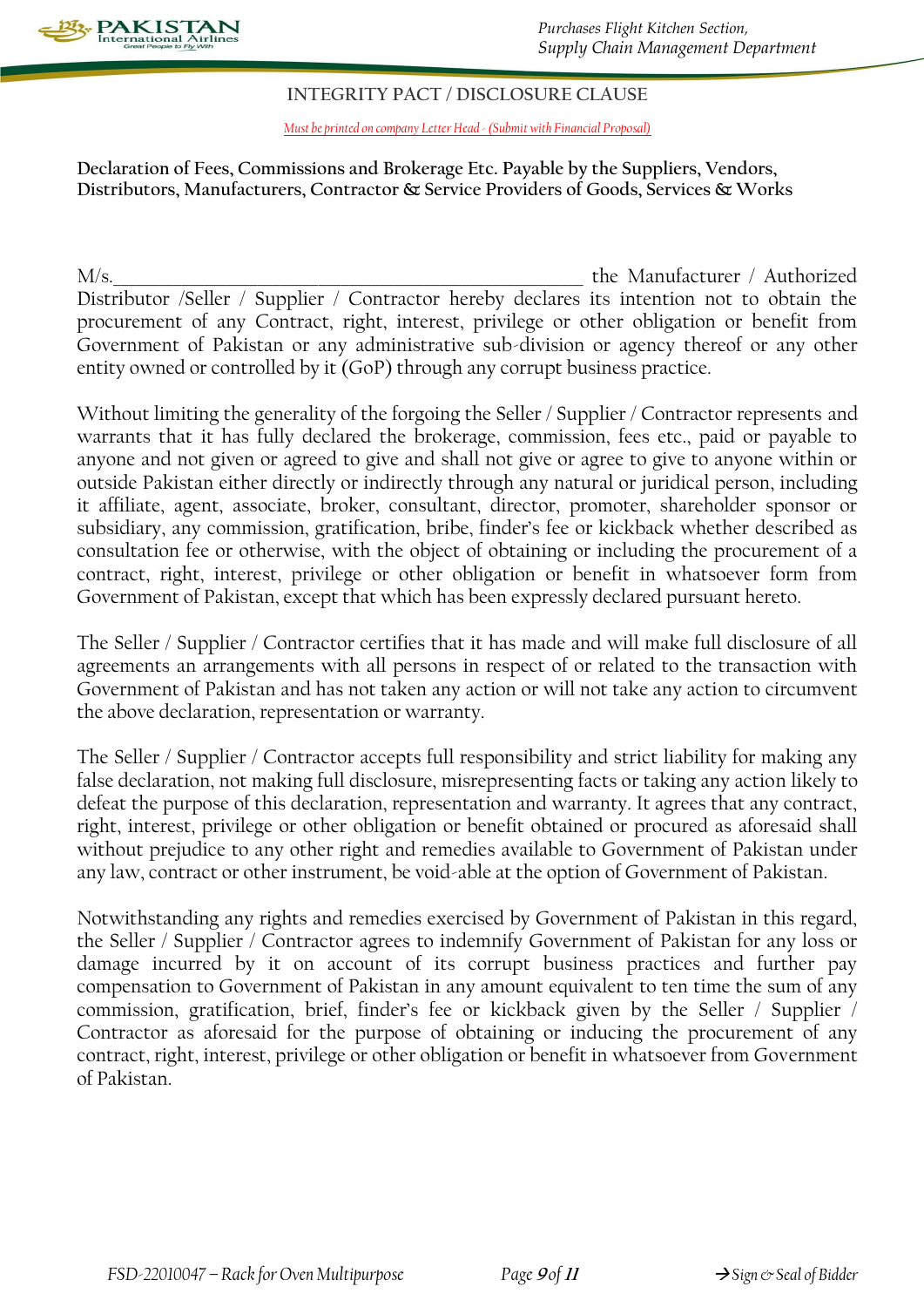

### **PARTICIPATION AUTHORIZATION LETTER**

*Must be filled by Representative of Company with C.N.I.C Copy, Company Identification & must be submit with Technical Proposal only*

## **TO WHOM IT MAY CONCERN**

|                                                                                                                                                                                                                                | Dated. |  |  |
|--------------------------------------------------------------------------------------------------------------------------------------------------------------------------------------------------------------------------------|--------|--|--|
| I namely ______________________________bearing CNIC* No. _______________________                                                                                                                                               |        |  |  |
|                                                                                                                                                                                                                                |        |  |  |
|                                                                                                                                                                                                                                |        |  |  |
| for (item)                                                                                                                                                                                                                     |        |  |  |
| to PIA and observe proceeding on tender opening day.                                                                                                                                                                           |        |  |  |
| Copies of my CNIC & Company Card copy are enclosed.                                                                                                                                                                            |        |  |  |
|                                                                                                                                                                                                                                |        |  |  |
|                                                                                                                                                                                                                                |        |  |  |
| Address experiences and the contract of the contract of the contract of the contract of the contract of the contract of the contract of the contract of the contract of the contract of the contract of the contract of the co |        |  |  |
|                                                                                                                                                                                                                                |        |  |  |
|                                                                                                                                                                                                                                |        |  |  |
|                                                                                                                                                                                                                                |        |  |  |
|                                                                                                                                                                                                                                |        |  |  |

*\*Computerized National Identity Card*